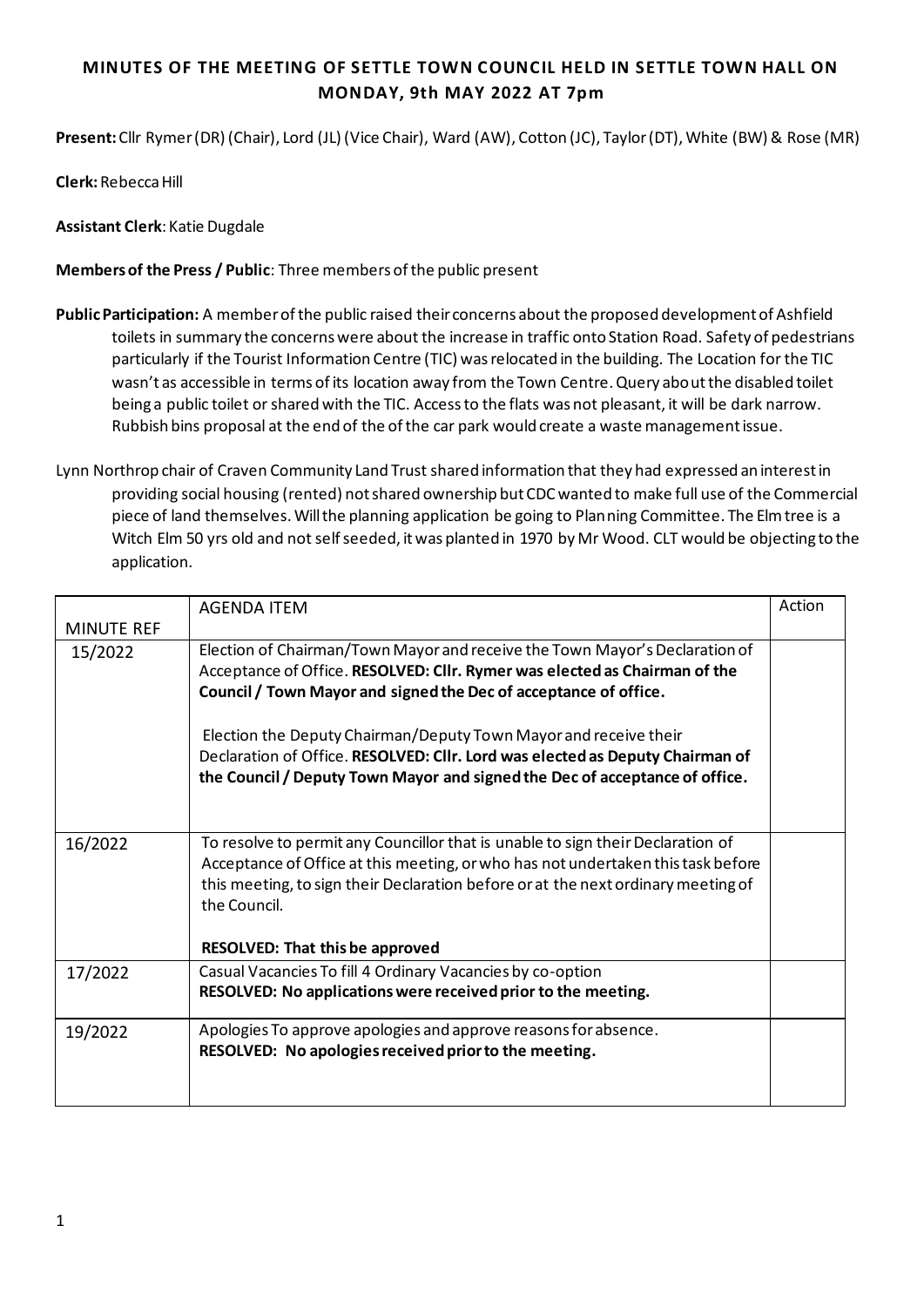| 20/2022 | Code of Conduct - Localism Act 2011 - to record any Councillor's                                                            |  |
|---------|-----------------------------------------------------------------------------------------------------------------------------|--|
|         | Disclosable Pecuniary Interest (DPI) in relation to items on this agenda, to                                                |  |
|         | consider any dispensations or changes in member's register of interests.                                                    |  |
|         | RESOLVED: Cllr. Lord declared an interest in agenda item 08/2022/a,                                                         |  |
|         | planning application 2022/23919/HH                                                                                          |  |
| 21/2022 | Minutes of Meetings To approve draft minutes as a true record. Full                                                         |  |
|         | Council Meeting - 4 <sup>th</sup> April 2022                                                                                |  |
|         | RESOLVED: Minutes for the Full Town Council meeting on the 4th of                                                           |  |
|         | April 2022 were approved.                                                                                                   |  |
|         |                                                                                                                             |  |
| 22/2022 | Police Report - Members to receive the monthly report.                                                                      |  |
|         | RESOLVED: That the monthly report was noted.                                                                                |  |
|         |                                                                                                                             |  |
|         |                                                                                                                             |  |
| 23/2022 | Planning Applications - Members to consider the following, including any                                                    |  |
|         | received after the agenda had been published.                                                                               |  |
|         |                                                                                                                             |  |
|         | a) Applications (applications advertised by the planning authority                                                          |  |
|         | received prior to the meeting will be considered).                                                                          |  |
|         | 2022/23959/HH Insertion of windows into existing openings repair to                                                         |  |
|         | door and insertion of two roof lights into existing potting she/                                                            |  |
|         | summerhouse (part retrospective) at 8 Chapel Street Settle BD24 9HS.                                                        |  |
|         | <b>RESOLVED: No objections.</b>                                                                                             |  |
|         | Cllr. Lord declared an interest and left the meeting.                                                                       |  |
|         | 2022/23919/HH Addition of porch to front elevation and wrap around                                                          |  |
|         | ground floor extension to rear and side elevation at 82 Mill Close Settle                                                   |  |
|         | BD24 9BX. RESOLVED: No objections.                                                                                          |  |
|         |                                                                                                                             |  |
|         | Cllr. Lord returned to the meeting.                                                                                         |  |
|         | 2022/24001/HH Proposal: Single storey extension to rear to form garden                                                      |  |
|         | room with mono pitch slate roof containing 1 roof light Location: 4<br>Cragdale, Settle, BD24 9HX. RESOLVED: No objections. |  |
|         |                                                                                                                             |  |
|         | 2022/23850/FUL Proposed three 1-bedroom shared ownership flats and 3                                                        |  |
|         | commercial spaces Location: Ashfield Toilets, Kirkgate, Settle, BD24 9DZ.                                                   |  |
|         | RESOLVED: That Settle Town Council would object to the planning                                                             |  |
|         | application on the following points<br>Increase in traffic and type of traffic will have a negative impact                  |  |
|         | on Station Road and Kirkgate.                                                                                               |  |
|         | Object to the removal of the 50-year-old Witch Elm Tree in a<br>$\bullet$                                                   |  |
|         | conservation area which was planted by Mr Wood when the car<br>park was built. Not self-seeded.                             |  |
|         | Single occupancy is not the most needed housing-its family<br>٠                                                             |  |
|         | homes are a priority.                                                                                                       |  |
|         | Over development on a small site Social housing i.e rental is<br>$\bullet$                                                  |  |
|         | required and STC support Craven Community Land Trust                                                                        |  |
|         | proposals and not CDC's shared ownership which will still not be<br>affordable on local wages.                              |  |
|         | Access to the flats - concerns raised due to proximity of the other<br>٠                                                    |  |
|         | building and the creation of a dark narrow alley.                                                                           |  |
|         | Comment-One bat inspection carried out the other due mid may<br>$\bullet$                                                   |  |
|         | when will the outcome be shared and how.                                                                                    |  |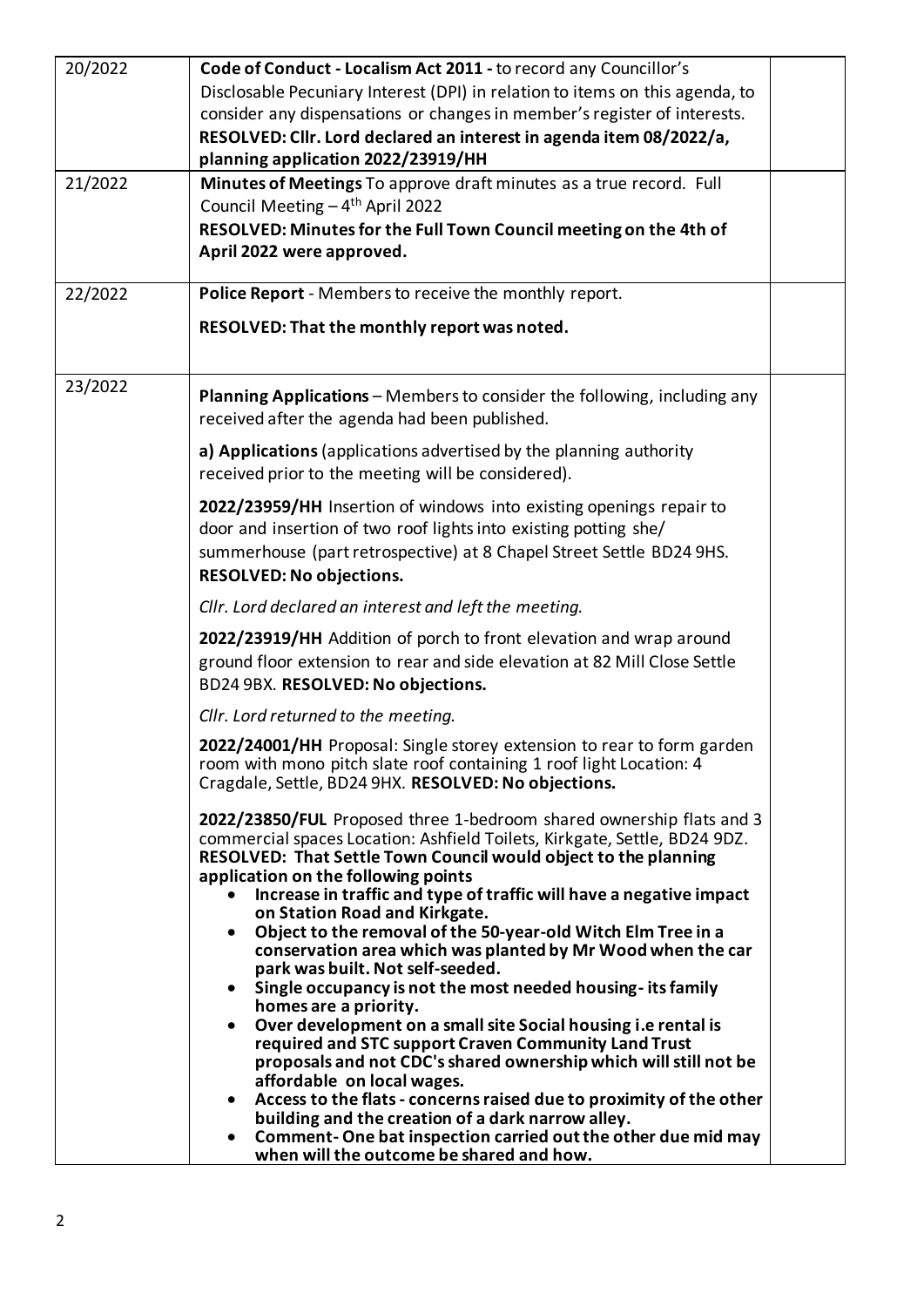|         | The Council would like to know if this will be going to Planning<br><b>Committee because it is a Craven District Council's own</b><br>application.                                                                                                                                                                                                      |              |
|---------|---------------------------------------------------------------------------------------------------------------------------------------------------------------------------------------------------------------------------------------------------------------------------------------------------------------------------------------------------------|--------------|
|         | b) Decisions                                                                                                                                                                                                                                                                                                                                            |              |
|         | 2022/23746/HH Single storey rear extension and reconfiguration of the<br>existing patio area at 4 Riverside View, Settle, BD24 9FP. Granted.                                                                                                                                                                                                            |              |
|         | 2022/23803/TPO 2 No. Sycamores - reduce by 20% and re-shape at 30<br>Kings Mill Lane, Settle, North Yorkshire, BD24 9FD. Granted.                                                                                                                                                                                                                       |              |
| 24/2022 | To receive County & District Councillors' Report                                                                                                                                                                                                                                                                                                        |              |
|         | No reports were received prior to the meeting and no apologies were<br>received from Cllr Staveley.                                                                                                                                                                                                                                                     |              |
| 25/2022 | <b>Matters relating to District, County and Parish</b><br>a) Highways road markings Sowarth Ind Estate - Receive an update from<br>Cllr Taylor from the site meeting and consider a response to a request for<br>support for the traffic measures requested.                                                                                            |              |
|         | RESOLVED: That a response be sent outlining the Council's support of<br>additional traffic measures at Sowarth Industrial Estate.                                                                                                                                                                                                                       |              |
|         | b) Queens Platinum Jubilee                                                                                                                                                                                                                                                                                                                              |              |
|         | <b>Plaque for the jubilee tree</b> - To approve a commemorative plaque and<br>lettering and approve the date on Thursday 2nd June and approve Cllr<br>attendance to unveil the plaque.                                                                                                                                                                  |              |
|         | RESOLVED: That design Option A, in A4 size was approved and Cllr<br>Rymer would unveil the plaque.                                                                                                                                                                                                                                                      |              |
|         | Beacon Lighting to approve cost of building a beacon or to purchase and<br>confirm arrangements for Cllrs and Handyman to light the beacon.                                                                                                                                                                                                             |              |
|         | RESOLVED: That a beacon be hired from Vibrant Settle if available. To<br>look at other hiring options if not.                                                                                                                                                                                                                                           |              |
|         | c) To approve the Annual Parish Meeting date of 23rd May 2022 at 6:00<br>p.m. RESOLVED: That the Annual Parish Meeting be held on the 23rd May<br>2022 and that St. John's Methodist Church be booked as a venue.                                                                                                                                       |              |
|         | $d)$ Chamber of Trade Minutes – to receive and consider a response. The<br>information was noted. It was AGREED for the Clerk to contact the<br>Chamber of Trade stating that there was no carnival money left.                                                                                                                                         |              |
|         | e) Assets of Community Value - Right to Bid To receive the response from<br>District Council Officer (K Senior) relating to the applications from Settle<br>Town Council relating to Whitefriars Public conveniences and the<br>Cenotaph Grounds. The information was noted. The Clerk is to ask if we<br>can have representation at the panel meeting. | <b>Clerk</b> |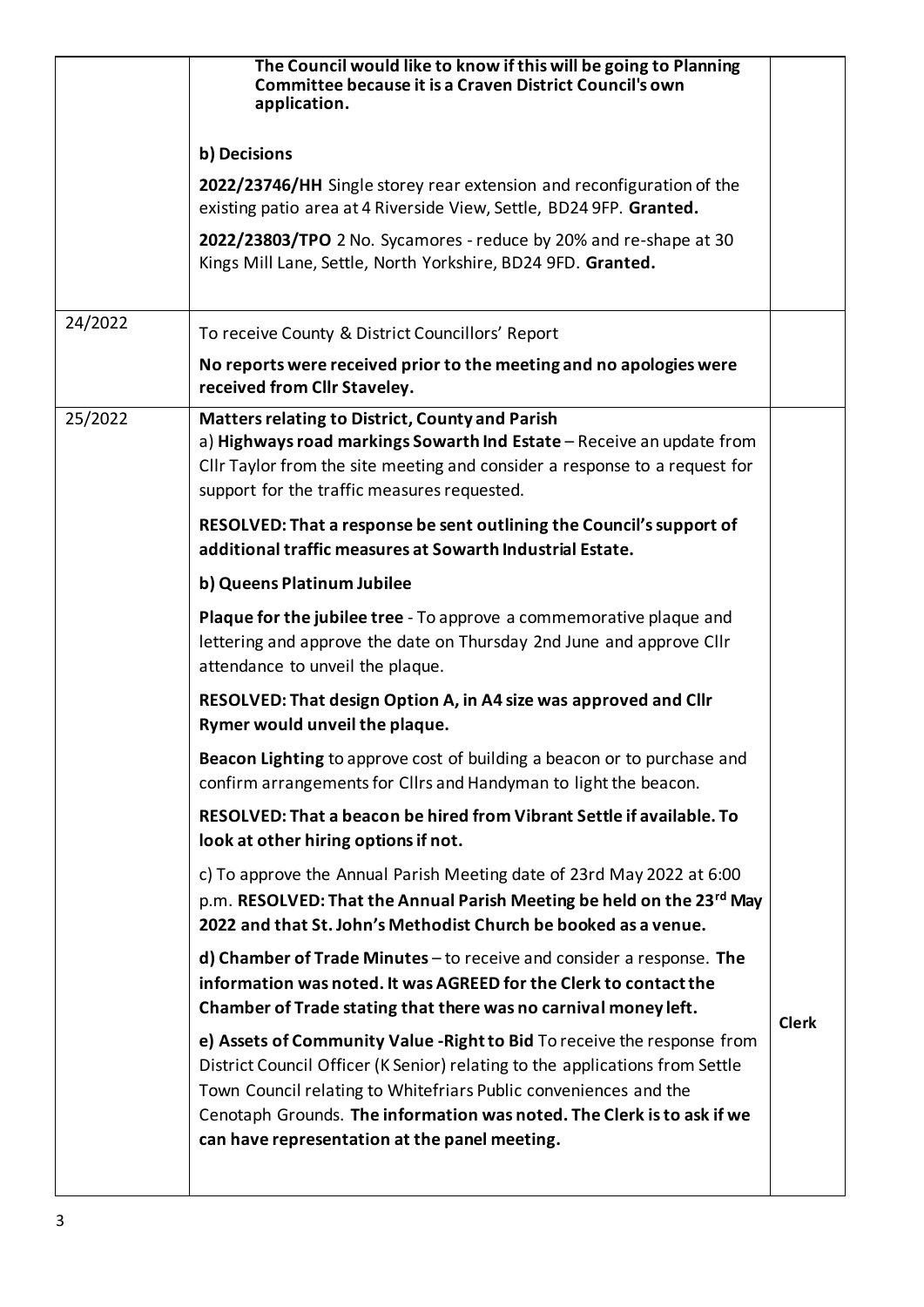| 26/2022 | <b>Pump Track</b>                                                                                                                                                                                                                                                                                                                                                                                                             |       |
|---------|-------------------------------------------------------------------------------------------------------------------------------------------------------------------------------------------------------------------------------------------------------------------------------------------------------------------------------------------------------------------------------------------------------------------------------|-------|
|         | a) To receive and approve any amendments to the draft design for the<br>entrance information sign. RESOLVED: That the design of entrance sign<br>be approved.                                                                                                                                                                                                                                                                 |       |
|         | b) To receive and consider responses from the Youth Shelter consultation<br>and approve the purchase and installation of the shelter. Report to be<br>received at by presentation at the meeting. RESOLVED: That this item be<br>deferred to the next Full Town Council meeting on the 6 <sup>th</sup> June 2022.                                                                                                             | Clerk |
|         | c) Consider any other matters arising requiring an immediate decision<br>relating to the pump track, including arrangements for the Opening event.                                                                                                                                                                                                                                                                            |       |
|         | 20:12 Cllr. Rose left the meeting. 20:14 Cllr. Rose returned to the meeting.                                                                                                                                                                                                                                                                                                                                                  |       |
|         | RESOLVED: That the re-siting of a tree could be looked at. The Clerk<br>provided an update of the 106 monies and it was AGREED that this be<br>placed on the agenda at the next Full Town Council meeting on the 6 <sup>th</sup><br><b>June 2022.</b>                                                                                                                                                                         | Clerk |
|         | 20:19 One member of the public left the meeting                                                                                                                                                                                                                                                                                                                                                                               |       |
|         | RESOLVED: That a date for the pump track steering group to meet be set<br>and that the group would lead on the opening event.                                                                                                                                                                                                                                                                                                 | Clerk |
| 27/2022 | <b>Finance</b>                                                                                                                                                                                                                                                                                                                                                                                                                |       |
|         | a) To check the Market books and to receive the Market Report for April<br>2022.                                                                                                                                                                                                                                                                                                                                              |       |
|         | RESOLVED: The Market books were checked by Cllr Rymer and the<br>Market report was noted.                                                                                                                                                                                                                                                                                                                                     | Cllr  |
|         | b) To approve accounts for payment and to note receipts for April and<br>May to date. RESOLVED: That the payments and receipts were approved<br>following inspection of April accounts by Cllr Rymer.<br>April Receipts: £ 6,643.48<br>Payments: £14,464.09 (less transfers)<br>9th May Receipts: £57,708.00<br>Payments: £12,480.54<br>Bank Balances 30th April 2022:<br>Community Account £ 4,204.68 BMM Account £25,004.71 | Cllr  |
|         | c) To receive the year end accounts and final bank reconciliation.<br>RESOLVED: That the year-end accounts and final bank reconciliation be<br>approved.                                                                                                                                                                                                                                                                      |       |
|         | d) To receive the internal auditors report. RESOLVED: That the internal<br>Auditors report be approved.                                                                                                                                                                                                                                                                                                                       |       |
|         | e) To review the annual insurance policy and approve for 1-3 years based<br>on comparative quotes. RESOLVED: That the renewal quote of the<br>current insurance company be accepted.                                                                                                                                                                                                                                          | Clerk |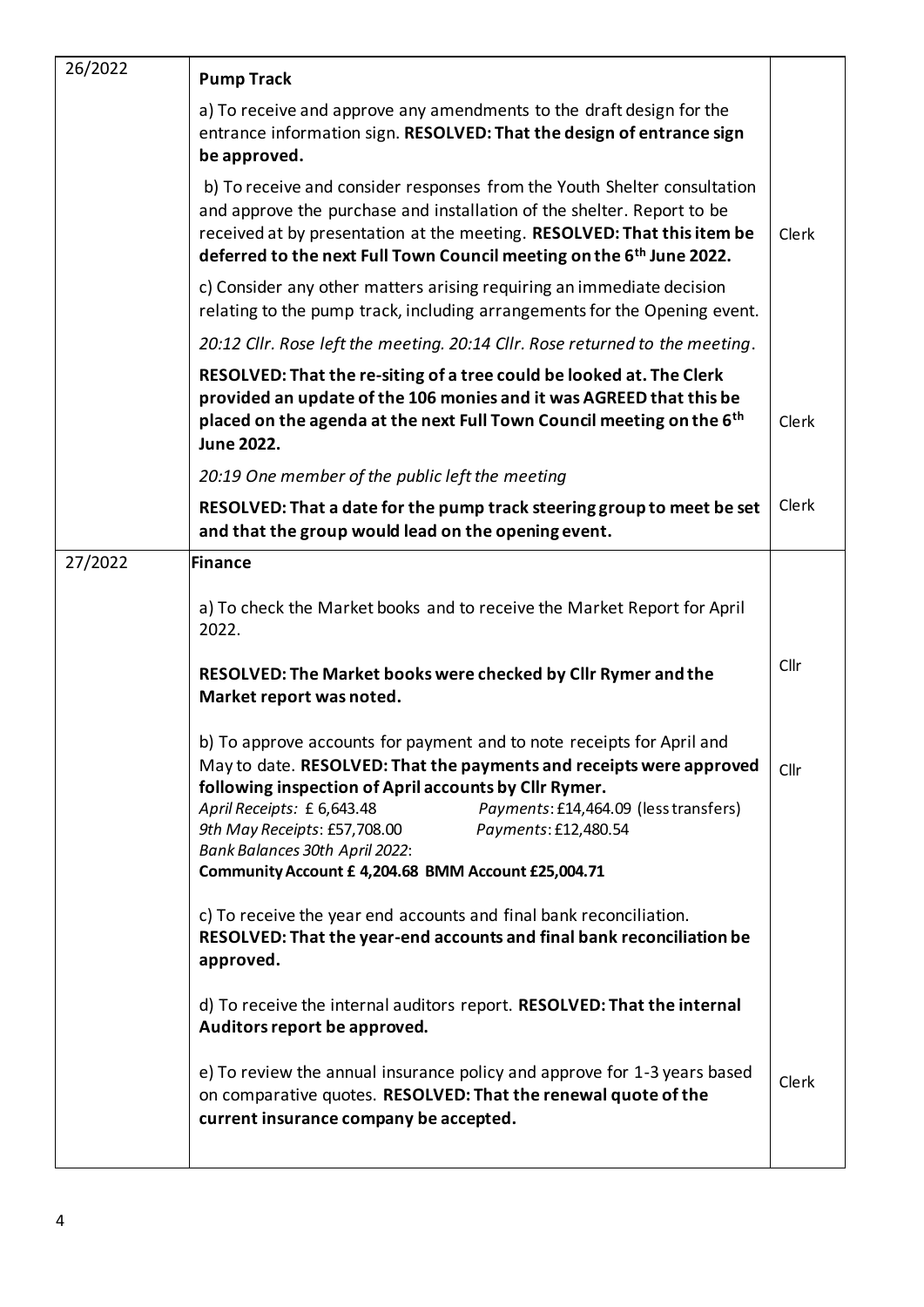| 28/2022 | To review the Councils Standing Orders                                                                                                                                               |       |
|---------|--------------------------------------------------------------------------------------------------------------------------------------------------------------------------------------|-------|
|         | 20:45 Cllr. White left the meeting. 20:47 Cllr. White returned to the meeting                                                                                                        | Clerk |
|         | RESOLVED: That following the discussed amendments made to the                                                                                                                        |       |
|         | Council's standing orders that they be reviewed at the next Full Town                                                                                                                |       |
|         | Council meeting.                                                                                                                                                                     |       |
| 29/2022 | General Power of Competence To resolve that Settle Town Council is                                                                                                                   |       |
|         | eligible to exercise the general power of competence.                                                                                                                                |       |
|         | It was noted that Settle Town Council do not meet the criteria to exercise                                                                                                           |       |
|         | the general power of competence.                                                                                                                                                     |       |
| 30/2022 | To appoint Statutory and other Standing Committees and working                                                                                                                       | Asst  |
|         | groups, elect a chairman and approve membership for each committee.                                                                                                                  | Clerk |
|         | Committees Market & Services, Allotments, Recreation & Environment,<br>Administration & Staffing and Finance.                                                                        |       |
|         | Sub Committees of Recreation and Environment.                                                                                                                                        |       |
|         | Climate Change and Biodiversity and Christmas Lights                                                                                                                                 |       |
|         | <b>Working Groups</b> (with a limited term $-$ task and finish)                                                                                                                      |       |
|         | North Yorkshire Devolution, Pump Track Steering group and Castlebergh<br>Crag Steering Group.                                                                                        |       |
|         | The Chairman requested a vote to suspend standing orders and extend                                                                                                                  |       |
|         | the meeting by 15 minutes                                                                                                                                                            |       |
|         | RESOLVED: That this be approved.                                                                                                                                                     |       |
|         | RESOLVED: To add in the devolution as a subcommittee to the                                                                                                                          |       |
|         | Administration and Staffing Committee. A draft list of Committees to be                                                                                                              |       |
|         | deferred to the Meeting on 6th June 2022                                                                                                                                             |       |
|         |                                                                                                                                                                                      |       |
| 31/2022 | To review the appointment of members on outside bodies. See circulated<br>table. RESOLVED: That this item be deferred to the next Full Town Council<br>meeting on the 6th June 2022. | Clerk |
| 32/2022 | Subscriptions and Licences To consider the payment of subscriptions and                                                                                                              |       |
|         | licences: Yorkshire Local Councils Associations £742<br>NABMA £394<br>Society<br>of Local Council Clerks £441 National Allotment Society £66 Institute of                            |       |
|         | Cemetery Crematorium Management ICO £95 Payroll Manager £90<br>Parish                                                                                                                |       |
|         | Online Mapping Software £81<br>Scribe accounting software £561                                                                                                                       |       |
|         | Microsoft office 365 £799.80 To consider an increase by 3 more licences to                                                                                                           |       |
|         | cover all staff £136.80 = £936.60                                                                                                                                                    |       |
|         | RESOLVED: That the costs for the above subscriptions and the addition of 3                                                                                                           | Clerk |
|         | more Microsoft office licences be approved.                                                                                                                                          |       |